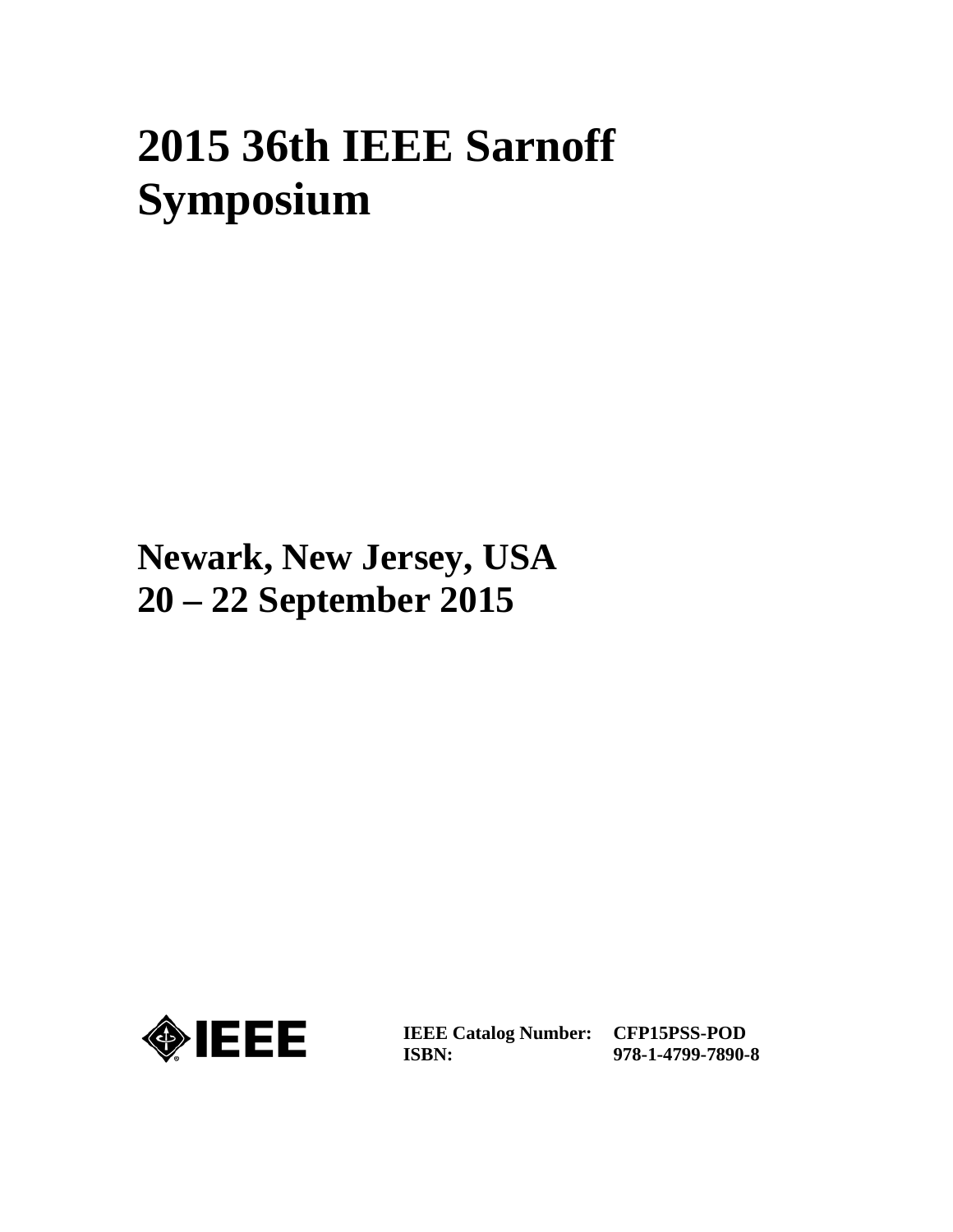# **Program**

# **2015 36th IEEE Sarnoff Symposium**

#### **Network Design**

| Predicting Home Network Problems Using Diverse Data                                                                                                                                |  |
|------------------------------------------------------------------------------------------------------------------------------------------------------------------------------------|--|
| Ahmet Akyamac (Bell Labs, Alcatel-Lucent, USA), Chitra Phadke (Bell Laboratories, Lucent<br>Technologies, USA), Dan Kushnir (Alcatel-Lucent, USA), Huseyin Uzunalioglu (Bell Labs, |  |
| Introducing Contactless Assessment of Heart Rate Variability Using High Speed Video Camera                                                                                         |  |
| In cheol Jeong (Johns Hopkins University, USA), Joseph Finkelstein (Johns Hopkins                                                                                                  |  |

#### **Network Performance**

| Community Based Sensing: A Test Bed for Environment Air Quality Monitoring using<br>Smartphone paired Sensors                                                                              |    |
|--------------------------------------------------------------------------------------------------------------------------------------------------------------------------------------------|----|
| Hossein Jafari (Prairie View A&M University, USA), Xiangfang Li (Prairie View A&M University,<br>USA), Lijun Qian (Prairie View A&M University, USA), Yuanzhu Chen (Memorial University of | 12 |
| Experimental Study of Hierarchical Software Defined Radio Controlled Wireless Sensor Network                                                                                               |    |
| Wasiu Opeyemi Oduola (Prairie View A & M University, USA), Nnaemeka Okafor (Prairie View<br>A & M University, USA), Oluwaseyi Omotere (Prairie View A&M University, USA), Lijun Qian       |    |
| Virtual Radio Access Network Opportunities and Challenges                                                                                                                                  |    |
|                                                                                                                                                                                            | 24 |

#### **Wireless Physical Layer II**

| Low complexity timing synchronization and channel estimation for DVB-T2 over long echo<br>channels                                                                                                      |  |
|---------------------------------------------------------------------------------------------------------------------------------------------------------------------------------------------------------|--|
| Mohamed Hany Omar (Varkon Semiconductor, Egypt), Ayman Y Elezabi (American University,<br>Cairo, Egypt), Ahmed Shalash (Cairo University, Egypt) [1982] [29] [29] [29] Cairo, Egypt) [29] [29] [29] [29 |  |
| Forecasting of Throughput across Heterogeneous Boundaries in Wireless Communications -<br>Algorithm and Performance                                                                                     |  |
| Rayyan Sayeed (Drew University, USA), Raymond B. (Ray) Miller (Alcatel-Lucent Bell Labs,                                                                                                                |  |
| Long-term Application-Level Wireless Link Quality Prediction                                                                                                                                            |  |
| Zulfiguar Sayeed (Alcatel-Lucent, USA), Edward Grinshpun (Alcatel-Lucent, USA), Dave                                                                                                                    |  |

#### **4G/5G Communications**

*Optimized Metric Clipping Decoder Design for Impulsive Noise Channels at High Signal-to-Noise Ratios*

Changsheng Chen (HKUST, Hong Kong), Wai Ho Mow (Hong Kong University of Science and Technology & HKUST, Hong Kong) 46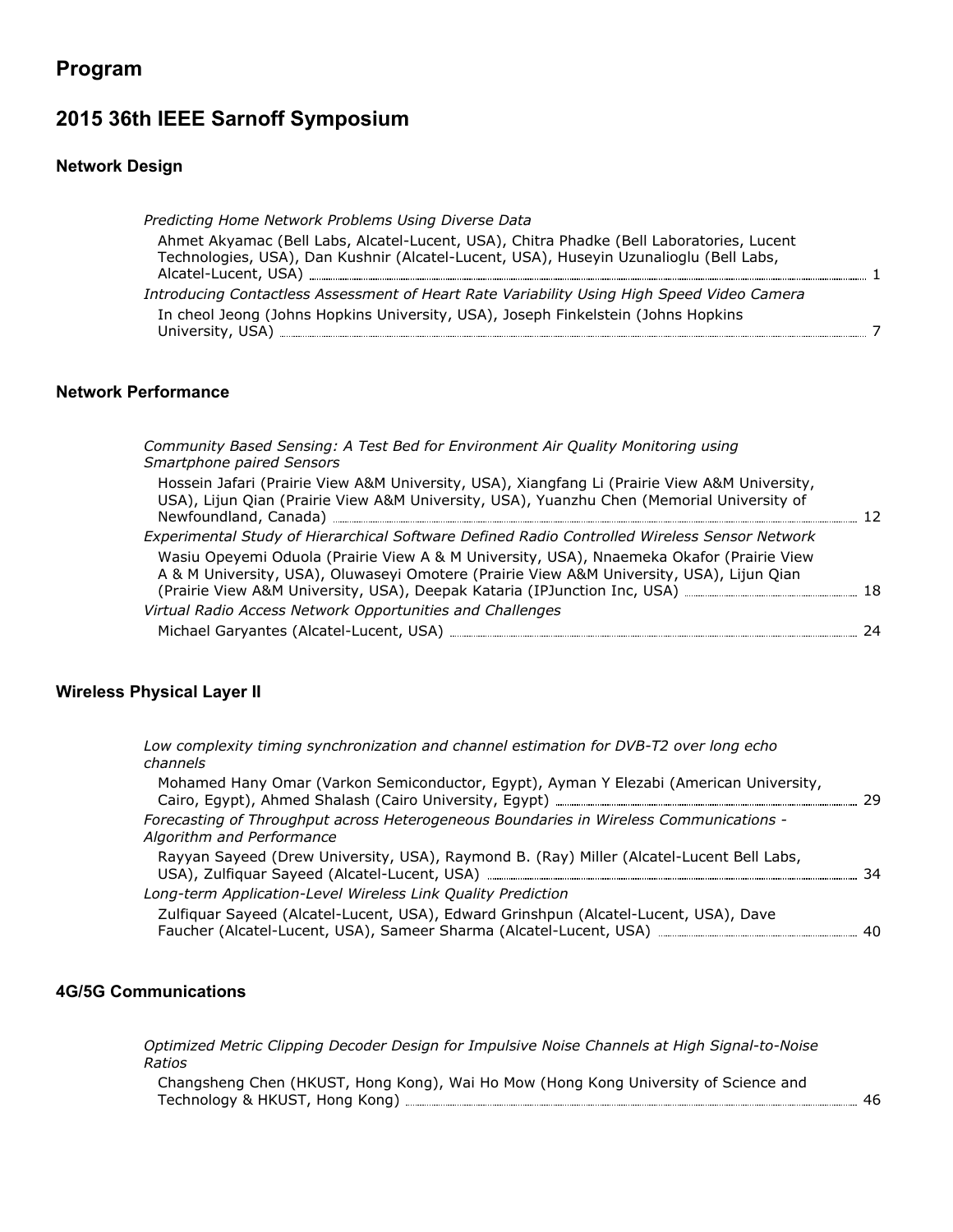| Limiting the Power of 4G Dynamic Green Cellular Networks: Impact on Capacity and Quality of<br>Service |    |
|--------------------------------------------------------------------------------------------------------|----|
| Jean-Marc Kelif (Orange Labs, France), Marceau Coupechoux (Telecom ParisTech, France),                 | 50 |
| Quality of Service Management in 5G Broadband Converged Networks                                       |    |
| Alaa Al-Shaikhli (University of New Haven, USA), Amir Esmailpour (University of New Haven              | 56 |
|                                                                                                        |    |

## **Optical Network Communication**

| High-performance quantum well amplifiers for the WDM system                                                   |    |
|---------------------------------------------------------------------------------------------------------------|----|
| Mingjun Xia (University of Birmingham, United Kingdom), Hooshang Shiraz (University of                        | 62 |
| Analysis of Internal ROADM Protection                                                                         |    |
| Jane Simmons (Monarch Network Architects, USA), Adel Saleh (University of California -<br>Santa Barbara, USA) | 66 |

#### **Wireless Sensor Networks I**

| An Experimental Study of Small World Network Model for Wireless Networks                                                                                                                                                                                                                          |  |
|---------------------------------------------------------------------------------------------------------------------------------------------------------------------------------------------------------------------------------------------------------------------------------------------------|--|
| Zigian Dong (New York Institute of Technology & NYIT, USA), Zheng Wang (NYIT, USA), Wen<br>Xie (NYIT, USA), Obinna C Emelumadu (NYIT, USA), Chuan-bi Lin (Chaoyang University of<br>Technology, Taiwan), Roberto Rojas-Cessa (New Jersey Institute of Technology, USA) [1994] Tochnology, Taiwan, |  |
| Real-time Evacuating Routing during Earthquake using a Sensor Network in an Indoor<br>Environment                                                                                                                                                                                                 |  |
| Jingya Liu (NJIT, USA), Roberto Rojas-Cessa (New Jersey Institute of Technology, USA),                                                                                                                                                                                                            |  |
| Modeling Realism in Wireless Simulations                                                                                                                                                                                                                                                          |  |
| Shweta Jain (York College CUNY & Graduate Center of CUNY, USA), Christian Barona (City                                                                                                                                                                                                            |  |

### **Network Design II**

| A 2.48Gb/s FPGA-based QC-LDPC Decoder: An Algorithmic Compiler Implementation                                                                                                                                                                                                             |     |
|-------------------------------------------------------------------------------------------------------------------------------------------------------------------------------------------------------------------------------------------------------------------------------------------|-----|
| Swapnil Mhaske (Rutgers University, USA), David Uliana (National Instruments, USA), Hojin<br>Kee (National Instruments, USA), Tai Ly (National Instruments, USA), Ahsan Aziz (National<br>1988 Enstruments, USA), Predrag Spasojević (Rutgers University, USA) Ensuing Ensuing the USA 38 |     |
| Product Rating Prediction Using Centrality Measures in Social Networks                                                                                                                                                                                                                    |     |
| Anahita Davoudi (University of Central Florida, USA), Mainak Chatterjee (University of Central                                                                                                                                                                                            | -94 |
| An Automated Topological Analysis of Multiple Routing Configurations                                                                                                                                                                                                                      |     |
| Selcuk Cevher (Karadeniz Technical University, Turkey), Mustafa Ulutas (Karadeniz Technical                                                                                                                                                                                               |     |
|                                                                                                                                                                                                                                                                                           |     |

#### **Network Performance II**

*RAM-Based Micro-Architecture for a High-Throughput Interconnection Network* Dusan Suvakovic (Alcatel-Lucent, USA), Adriaan J. van Wijngaarden (Bell Laboratories, Alcatel-Lucent, USA) 105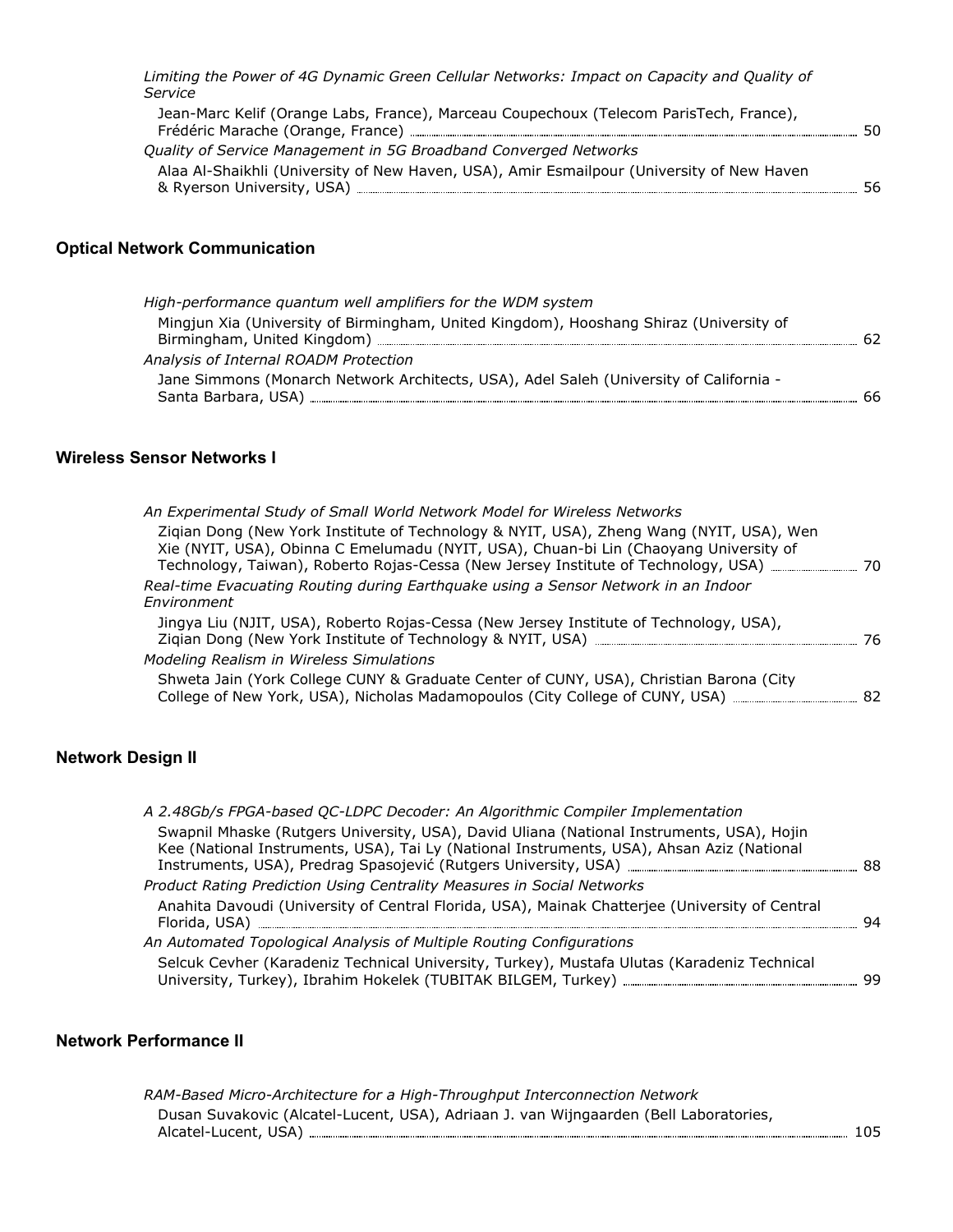| On Guaranteeing the Quality of Service of Conformant Traffic in Excess Bandwidth Allocation for<br><b>Shared Access Networks</b> |     |
|----------------------------------------------------------------------------------------------------------------------------------|-----|
|                                                                                                                                  |     |
| NetANPI: a network selection mechanism for LTE traffic offloading based on the Analytic                                          |     |
| <b>Network Process</b>                                                                                                           |     |
| Ivan-Marino Martinez-Bolivar (Universidad Autonoma Metropolitana, Mexico), Victor Ramos                                          | 117 |

# **Wireless Physical Layer II**

| Secondary User Scheduling in Cognitive Radio Networks with Transmit Beamforming for<br><b>Interference Mitigation</b>                                                                                                                                                            |     |
|----------------------------------------------------------------------------------------------------------------------------------------------------------------------------------------------------------------------------------------------------------------------------------|-----|
| Yu Zhou (Stevens Institute of Technology, USA), Yu-Dong Yao (Stevens Institute of                                                                                                                                                                                                | 123 |
| Radio Resource Dimensioning in a Centralized Ad-Hoc Maritime MIMO LTE Network                                                                                                                                                                                                    |     |
| Lina Mroueh (Institut Supérieur d'Electronique de Paris, France), Achraf Kessab (Telecom<br>Paristech, France), Philippe Martins (Telecom Paristech, France), Serge Hethuin (Thales<br>Communication and Security, France), Emmanuelle Vivier (Institut Supérieur d'Electronique |     |
| de Paris, France)                                                                                                                                                                                                                                                                | 128 |

# **Cloud/Data Center Network**

| 134 |
|-----|
|     |
| 140 |
|     |
| 145 |
|     |

# **Security**

| Xiaona Li (Institute of Information Engineering, Chinese Academy of Sciences, P.R. China),<br>Xue Xie (Institute of Information Engineering, Chinese Academy of Sciences, P.R. China),<br>Juan Zeng (Institute of Information Engineering, Chinese Academy of Sciences, P.R. China),<br>Yongming Wang (Institute of Information Engineering, Chinese Academy of Sciences, P.R.<br>150 |
|---------------------------------------------------------------------------------------------------------------------------------------------------------------------------------------------------------------------------------------------------------------------------------------------------------------------------------------------------------------------------------------|
|                                                                                                                                                                                                                                                                                                                                                                                       |
| Ihab Darwish (City University of New York, City College, USA), Obinna Igbe (City University of                                                                                                                                                                                                                                                                                        |
| 155                                                                                                                                                                                                                                                                                                                                                                                   |
| (North Carolina State University, USA), Rudra Dutta (North Carolina State University, USA)  161                                                                                                                                                                                                                                                                                       |
| Impact of Software Obfuscation on Susceptibility to Return-Oriented Programming Attacks                                                                                                                                                                                                                                                                                               |